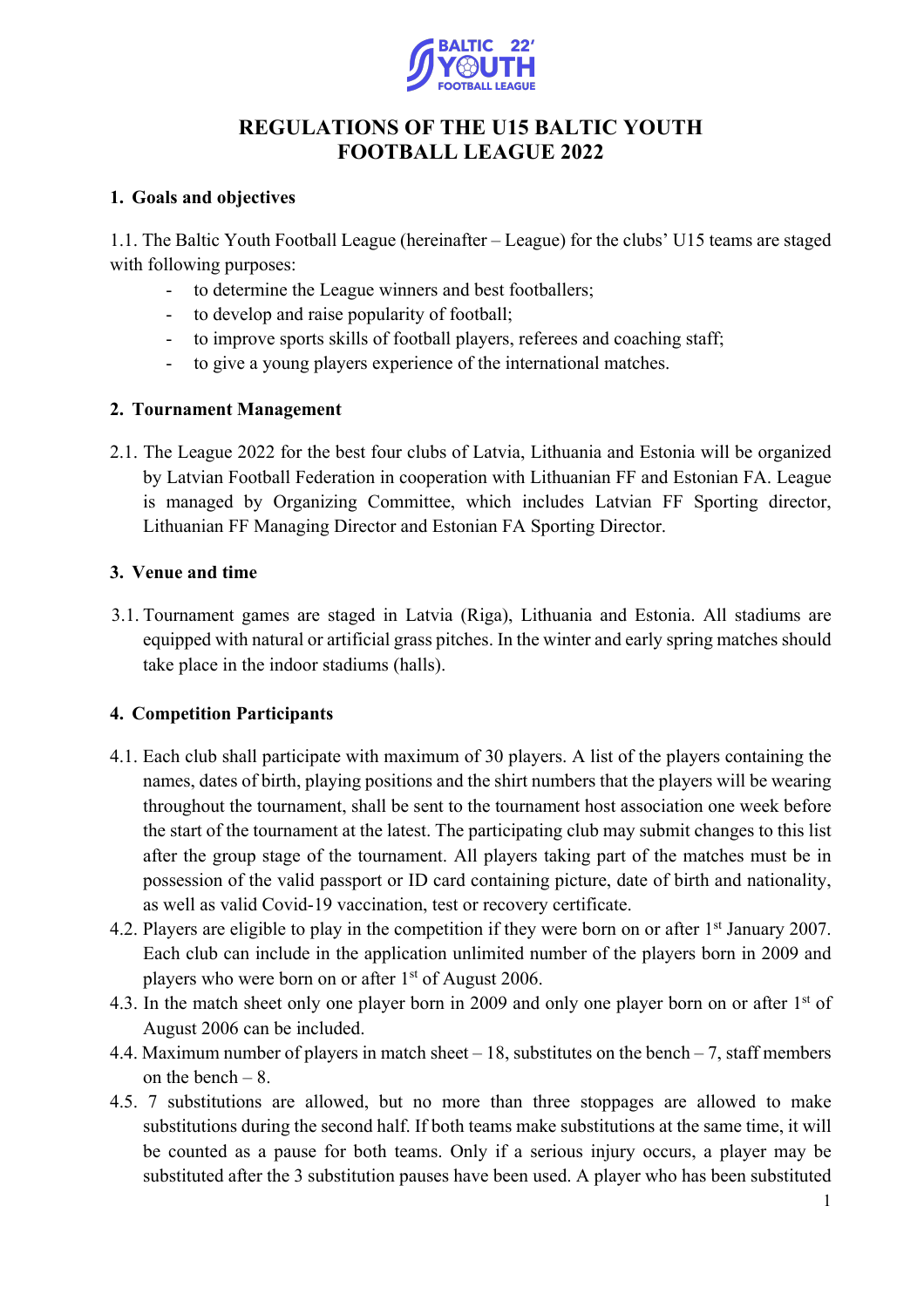

may not take part in the match again. Substitutions made at halftime will not be counted as substitution pauses.

- 4.6. A player who is given a red card will be suspended for the next match. Likewise, a player who is given two yellow cards during the tournament will be suspended for the next match. In case of serious offences, the Organizing Committee is entitled to augment this punishment.
- 4.7. A maximum of one outfield player may be replaced upon submission of written medical evidence of illness or injury to the tournament organizer. The replaced player can take no further part in the tournament and no other outfield player may be replaced. However, goalkeepers may be replaced at any time during the tournament upon submission of written medical evidence of illness or injury to the tournament organizer.
- 4.8. Each participating club is responsible for its own insurance coverage.

# **5. Competition system**

- 5.1. The matches will be played in two groups according to the league system, i.e., each team plays with each once.
- 5.2. Three points will be awarded for the win, one point for a draw.
- 5.3. If two or more teams are equal on points the following criteria are applied to determine the rankings:
	- result in matches played among teams in question (number of points, goal difference, number of goals scored);
	- superior goal difference in all the matches;
	- higher number of goals scored in all the matches;
	- minimum number of Fair-play points (red card  $-3$  points, yellow card  $-1$  point);
- 5.4. After the group stage, quarter-finals (two matches) should take place in April and semifinals (two matches) should take place in May-June. Final (one match) should take place in September.
- 5.5. Matches in the knockout stage:



- 5.6. Matches last 2x40 minutes with no extra time.
- 5.7. Extra time and penalty kicks are possible in knock-out stage if the result of the two matches of the knock-out stage is a draw.
- 5.8. The matches are played in conformity with the Laws of the Game approved by IFAB and these regulations. All teams must respect the principles of fair play.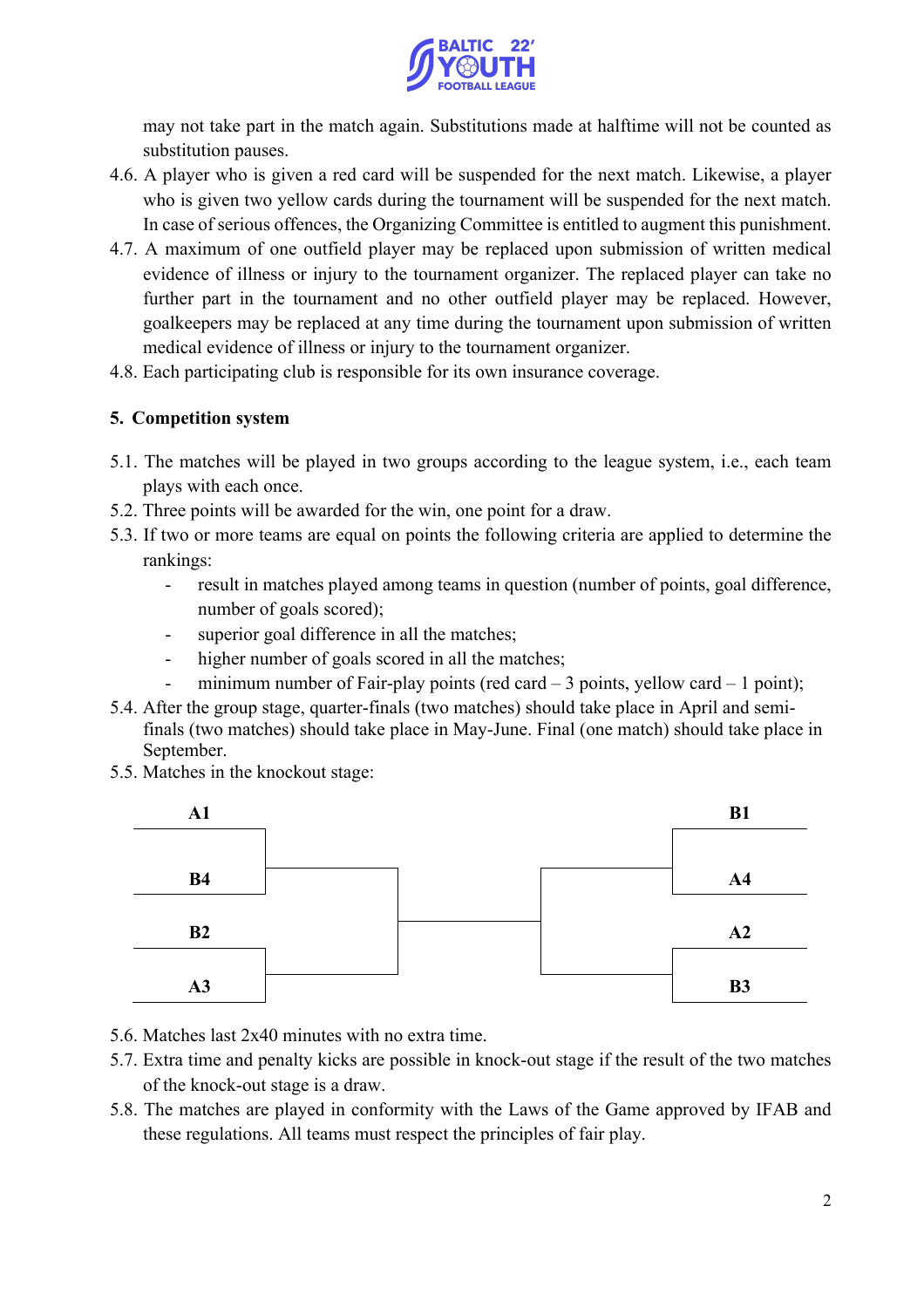

#### **6. Issues connected with the arrangements**

- 6.1. Match balls:
	- At least three match balls should be made available per match;
	- The host club (association) must provide a minimum of 5 training balls to all participating teams, which should be of the same type, brand and quality as those used for the matches.
- 6.2. Medical care and transportation at all matches there will be trained medical personnel and transportation arranged if needed.
- 6.3. Match recordings the host club (association) must record all matches on video in live broadcast and deliver all recordings free of charge to the other participants. The match recordings must be ready for the teams not later than 2 days after each match day.
- 6.4. Water The host club (association) will provide each team of 20 litres of water per one match free of charge.
- 6.5. The clubs shall inform the organizers about their kit colours before the start of the league or not later than 3 days before the match. The colours for the matches shall be communicated to the teams before the start of the tournament.
- 6.6. Prizes the winner will be awarded with cup and medals, however, the runner up of the tournament will be awarded only with medals.

# **7. Referees**

- 7.1. The host association appoints referees (referee, two assistant referees, fourth official and referee observer).
- 7.2. Referee´s report (in English) the referee shall deliver a report directly after each match to the host association. This report shall contain information regarding goals, expulsions, cautions and other matters of interest for the Organizing Committee and the tournament administration.

# **8. Control and Disciplinary Committee**

- 8.1. A Control and Disciplinary Committee (Organizing Committee) will be appointed before the start of the tournament and shall consist of one representative from each participating association. The member of the host association shall be the chairman.
- 8.2. The Committee shall be called when needed, either by the Chairman or any of the other members.
- 8.3. The Committee shall deal with protests, disciplinary measures and other matters concerning the tournament, which are not mentioned in these regulations. A member of the Committee shall not take part in dealing with matters concerning his own association.
- 8.4. During the meetings written notes shall be taken and distributed to all members.
- 8.5. Protests against the validity of a match shall be put verbally to a member of the Committee, not later than one hour after the match concerned and in writing until midnight (00:00) on the same day. Protests shall be dealt with as soon as possible and the Committee´s decisions are final.